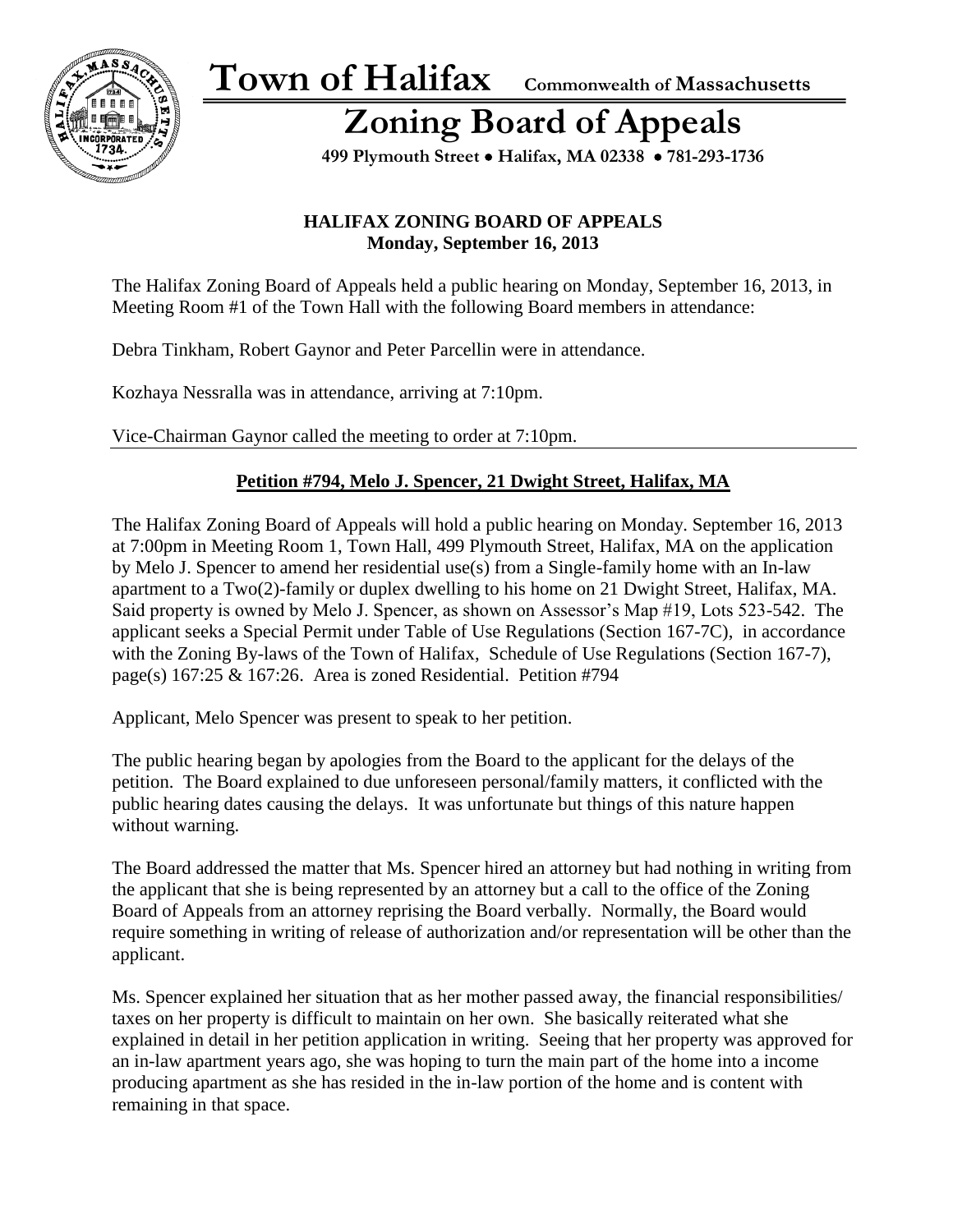**Town of Halifax Commonwealth of Massachusetts**

## **Zoning Board of Appeals**

 **499 Plymouth Street** • **Halifax, MA 02338** • **781-293-1736**

Page 2 / September 16, 2013

The Board reviewed the layout of the interior of the property, discussed the open area which would impact the main house to the great area. The Board discussed that should this be the area which separates the main house from the great room, then the potential renter must have access by key to the second egress. That would need to be a stipulation that the applicant would need to comply with. She accepted the stipulation. Also discussed was conditions that would need to be agreed to and that special permit goes with the applicant and not the property.

Chairman Tinkham opened the public hearing to the public.

Abutters, Kevin & Leona Carrico of 28 Upton Street & Sandra Rigo of 25 Upton Street were in the audience.

The abutters were all in favor of the applicant's request. They also made mention voluntarily of how the contractor did a less than stellar construction job when building the in-law apartment.

It was duly moved (K.Nessralla) and seconded (R.Gaynor) to waive the on-site inspection. So VOTED by voice 4-0-0.

It was duly moved (R.Gaynor) and seconded (K.Nessralla) to grant your petition (#794) for a Special Permit to amend her residential use(s) from a Single-family home with an In-law apartment to a Two(2)-family or duplex dwelling to her home on 21 Dwight Street, Halifax, MA, in accordance with the Zoning By-laws of the Town of Halifax, Schedule of Use Regulations (Section 167-7), page(s) 167:25 & 167:26.

The permit was granted as the home had a pre-existing in-law apartment and the due diligence of the applicant to legitimize to an income producing apartment by filing for a special permit. This petition was granted as it does not derogate from the intent of the bylaw and will not be detrimental to the established character of the neighborhood.

The conditions for granting the special permit are as follows:

- The special permit shall run with the owner and not with the property. The special **permit is not transferable.**
- **Should the conditions for granting the special permit for the income producing no longer exist, the special permit shall become null and void.**
- **The applicant agreed to the rental unit must have a permanent second egress from the main house to the great room on the first floor by key access.**
- **The applicant agreed to submit a copy of the standard rental lease agreement being used for the rental unit, specifically detailing the accessibility of the second egress on the rental lease agreement.**
- **The applicant confirmed that parking is permissible for the rental unit on the property.**
- **The special permit was granted based on the plans and testimony presented at the hearing. Any changes from what was presented and approved must be brought back before the Zoning Board of Appeals.**